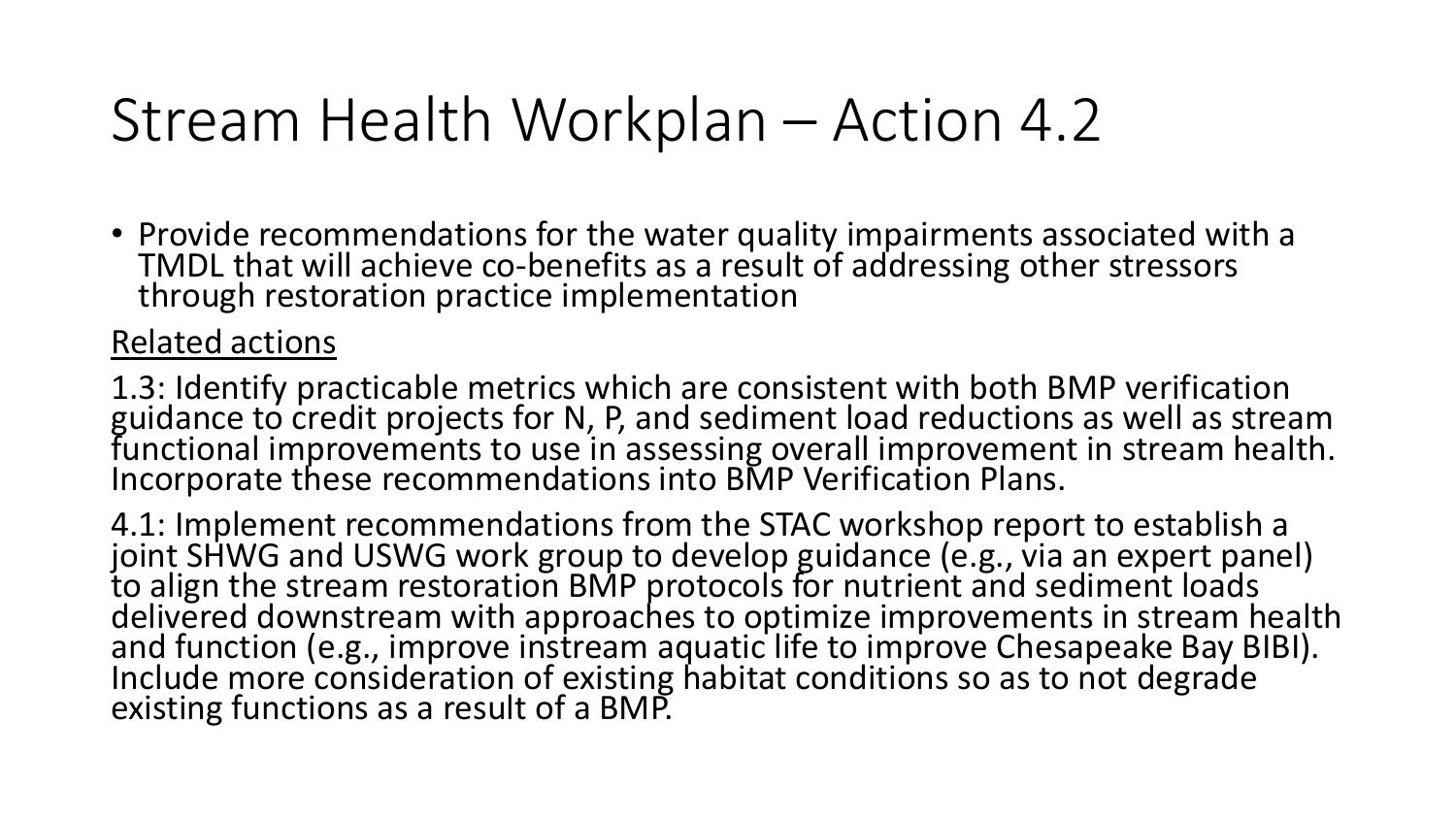## Stream Health Workplan

#### Related actions

- Identify practicable metrics which are consistent with both BMP verification guidance to credit projects for N, P, and sediment load reductions as well as stream functional improvements to use in assessing overall improvement in stream health. Incorporate these recommendations into BMP Verification Plans.
- Implement recommendations from the STAC workshop report to establish a joint SHWG and USWG work group to develop guidance (e.g., via an expert panel) to align the stream restoration BMP protocols for nutrient and sediment loads delivered downstream with approaches to optimize improvements in stream health and function (e.g., improve instream aquatic life to improve Chesapeake Bay BIBI). Include more consideration of existing habitat conditions so as to not degrade existing functions as a result of a BMP.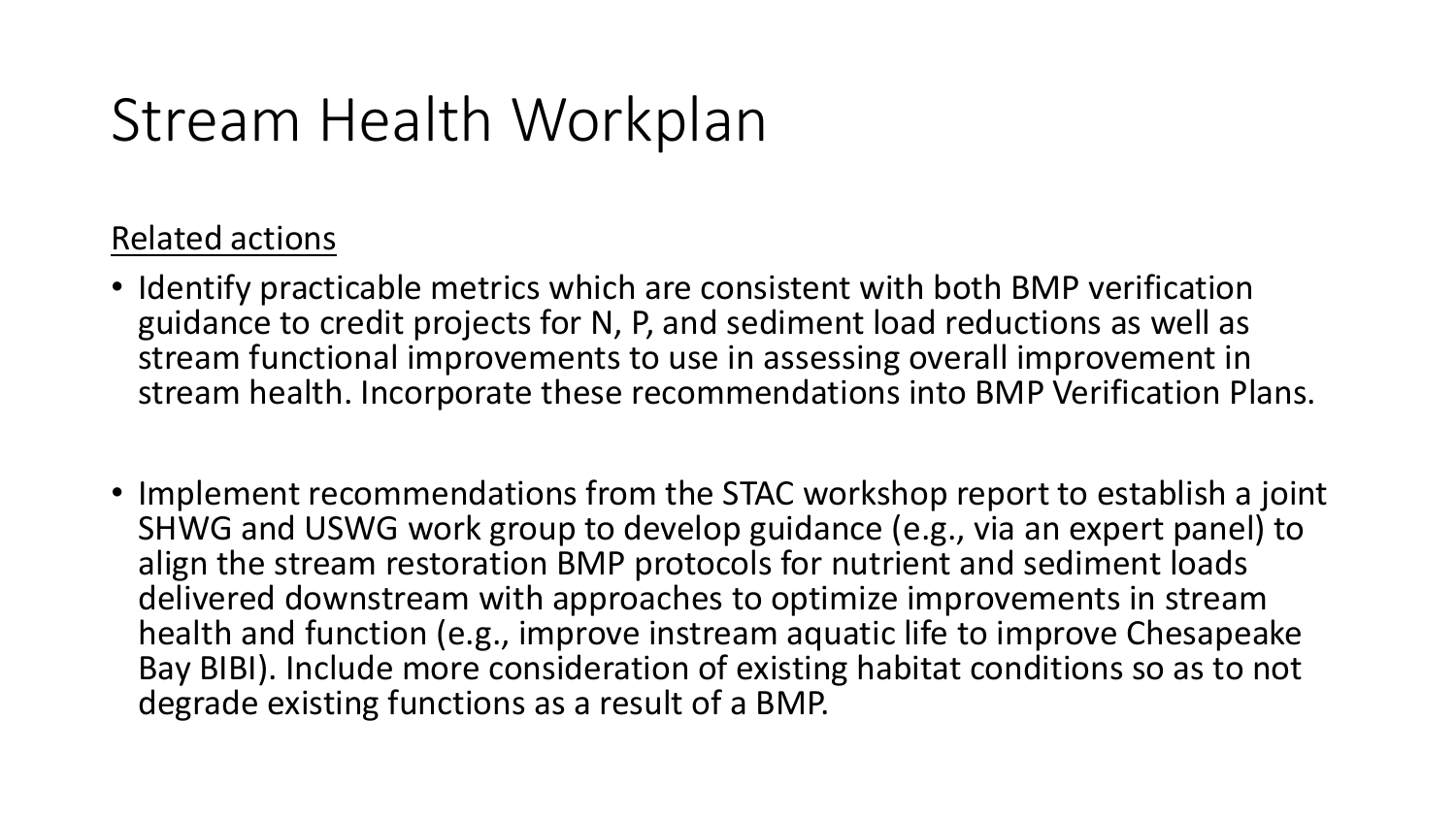## Work Pla Performance Targets

- 1. Coordinate with representatives from State agencies involved in TMDL and MS4 Programs and Toxic Contaminants Work Group.
- 2. Review Biological Stressor Identification (BSID) Analysis, sediment TMDLs and MS4 permits and determine best approaches for addressing biological stressors identified by the BSID and classified as 4c can be addressed.
- 3. Identify stressors used by each jurisdictions and how they relate to stream functions (e.g. temperature, flow, sediment, chloride)



Develop white paper summarizing key information Develop recommendations that may be used to apply for GIT Funding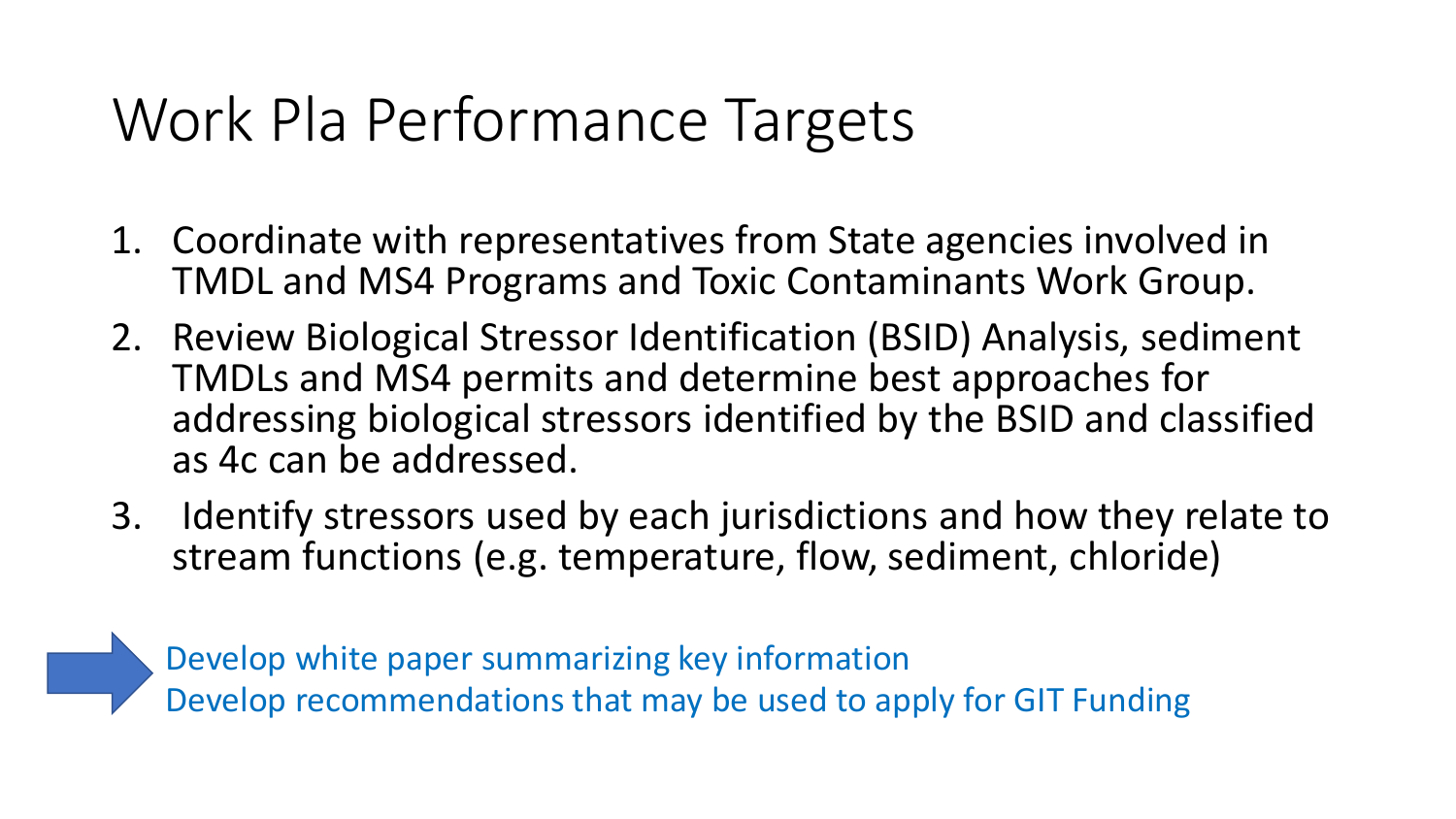### Purpose

- Overall setting expectations for trajectories of stream health recovery following implementation of management actions – stream restoration & upland BMPs
- Improve understanding and recognition of stressors that may impact recovery of stream health
- Identify and recommend how can design interventions and watershed actions address stressors